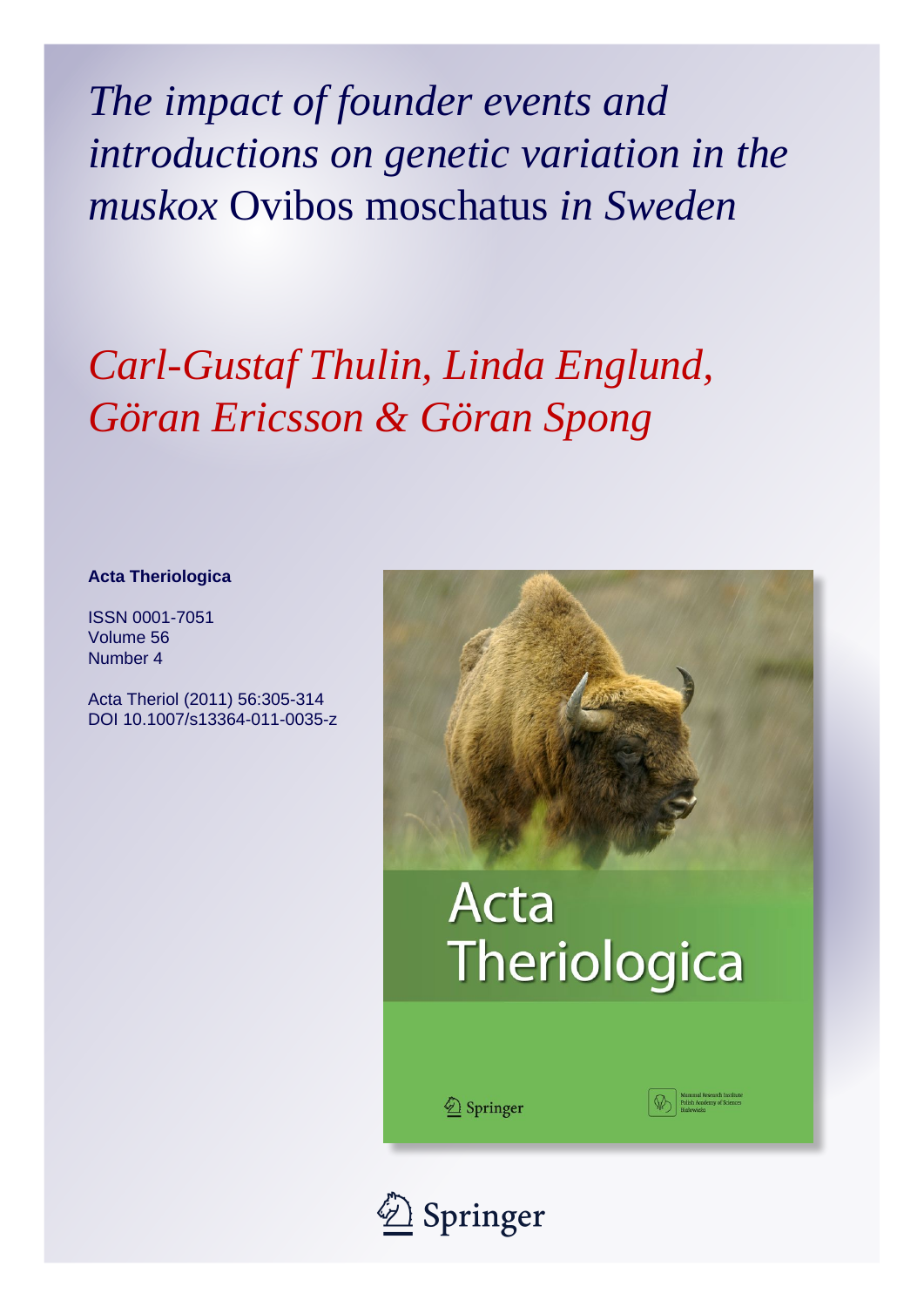**Your article is protected by copyright and all rights are held exclusively by Mammal Research Institute, Polish Academy of Sciences, Bia#owie#a, Poland. This e-offprint is for personal use only and shall not be selfarchived in electronic repositories. If you wish to self-archive your work, please use the accepted author's version for posting to your own website or your institution's repository. You may further deposit the accepted author's version on a funder's repository at a funder's request, provided it is not made publicly available until 12 months after publication.**

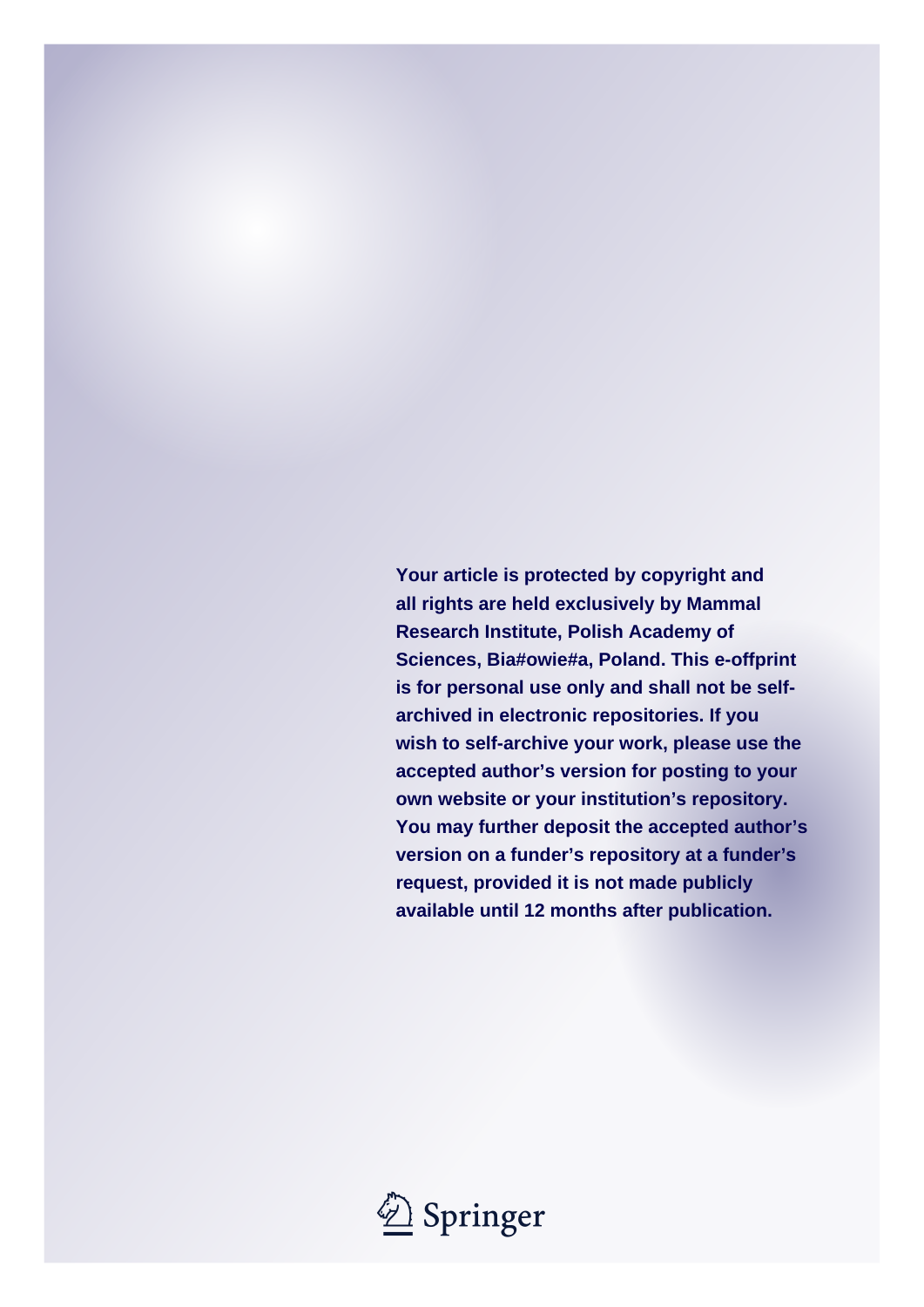ORIGINAL PAPER

### The impact of founder events and introductions on genetic variation in the muskox Ovibos moschatus in Sweden

Carl-Gustaf Thulin · Linda Englund · Göran Ericsson · Göran Spong

Received: 18 May 2010 /Accepted: 21 March 2011 / Published online: 8 May 2011  $\oslash$  Mammal Research Institute, Polish Academy of Sciences, Białowieża, Poland 2011

Abstract The muskox Ovibos moschatus (Zimmerman 1780) is a specialised arctic mammal with a highly fragmented circumpolar distribution, with native populations in Canada and east Greenland and introduced populations in west Greenland, Alaska, Siberia and Eurasia. In 1971, five O. moschatus individuals from an introduced population in Norway migrated to Sweden. After a peak population of 36 individuals in the mid-1980s, the Swedish population now numbers seven individuals, making it vulnerable to both demographic and genetic stochasticity (i.e. inbreeding). Here, we analyse genetic variation among native and introduced populations of O. moschatus to evaluate the genetic effect of sequential founder events in this species. Our results show that genetic variation among native and introduced O. moschatus populations do not conform entirely to the expectations from sequential founder events, most likely because of random processes associated with introduction. In the Swedish population, a calf resulting from the mating of a wild cow and a captive Greenlandic bull contributes significantly to the current genetic variation. Thus, even a single outbreeding event may, at least momentarily,

Communicated by: Kris Hundertmark

C.-G. Thulin  $(\boxtimes) \cdot L$ . Englund  $\cdot$  G. Ericsson  $\cdot$  G. Spong Wildlife, Fish and Environmental Studies, Swedish University of Agricultural Sciences, SE-901 83 Umeå, Sweden e-mail: carl-gustaf.thulin@slu.se

C.-G. Thulin Animal Nutrition and Management, Swedish University of Agricultural Sciences, SE-750 07 Uppsala, Sweden

C.-G. Thulin

Population Biology and Conservation Biology, Evolutionary Biology Centre, Uppsala University, Norbyvägen18D, SE-752 36 Uppsala, Sweden

increase the genetic variation and potentially prevent inbreeding depression. Our results should aid the long-term preservation of O. moschatus in Sweden and Europe.

Keywords Supplemental release  $\cdot$  Conservation  $\cdot$ Restoration . Microsatellites. Bottleneck . Sequential

#### Introduction

Genetic variation can be an important factor in the longterm persistence of populations, as it may affect a population's ability to adapt to ecological change. The importance of genetic variation is particularly relevant for species with fragmented and isolated distribution, severe reductions in population size and continuously small numbers (Lacy [1997](#page-10-0); Saccheri et al. [1998](#page-11-0); Westemeier et al. [1998;](#page-11-0) Frankham et al. [2002](#page-10-0); Spielman et al. [2004\)](#page-11-0). Fragmented and small populations are more vulnerable to genetic stochasticity because genetic variation is more easily lost randomly through genetic drift (Hedrick and Kalinowski [2000](#page-10-0); Spielman et al. [2004](#page-11-0)), causing changes in allele frequencies and a loss of genetic variation (Frankham et al. [2002](#page-10-0)). Sequential founder events are likely to affect the genetic variation within a population more than a single event (i.e. stepping-stone model, Le Corre and Kremer [1998](#page-10-0)). Induced differentiation following sequential founder events in a stepping-stone manner has also been confirmed among island bird populations (Clegg et al. [2002;](#page-10-0) Pruett and Winker [2005](#page-11-0)). Among populations of moose Alces alces (Linnaeus 1758) in Canada, a single founder event resulted in an average reduction of 22% in observed heterozygosity and a loss of nearly 46% for two successive founder events (Broders et al. [1999\)](#page-10-0).

The genetic variation that is retained after a bottleneck is dependent on the number of founders, the rate of the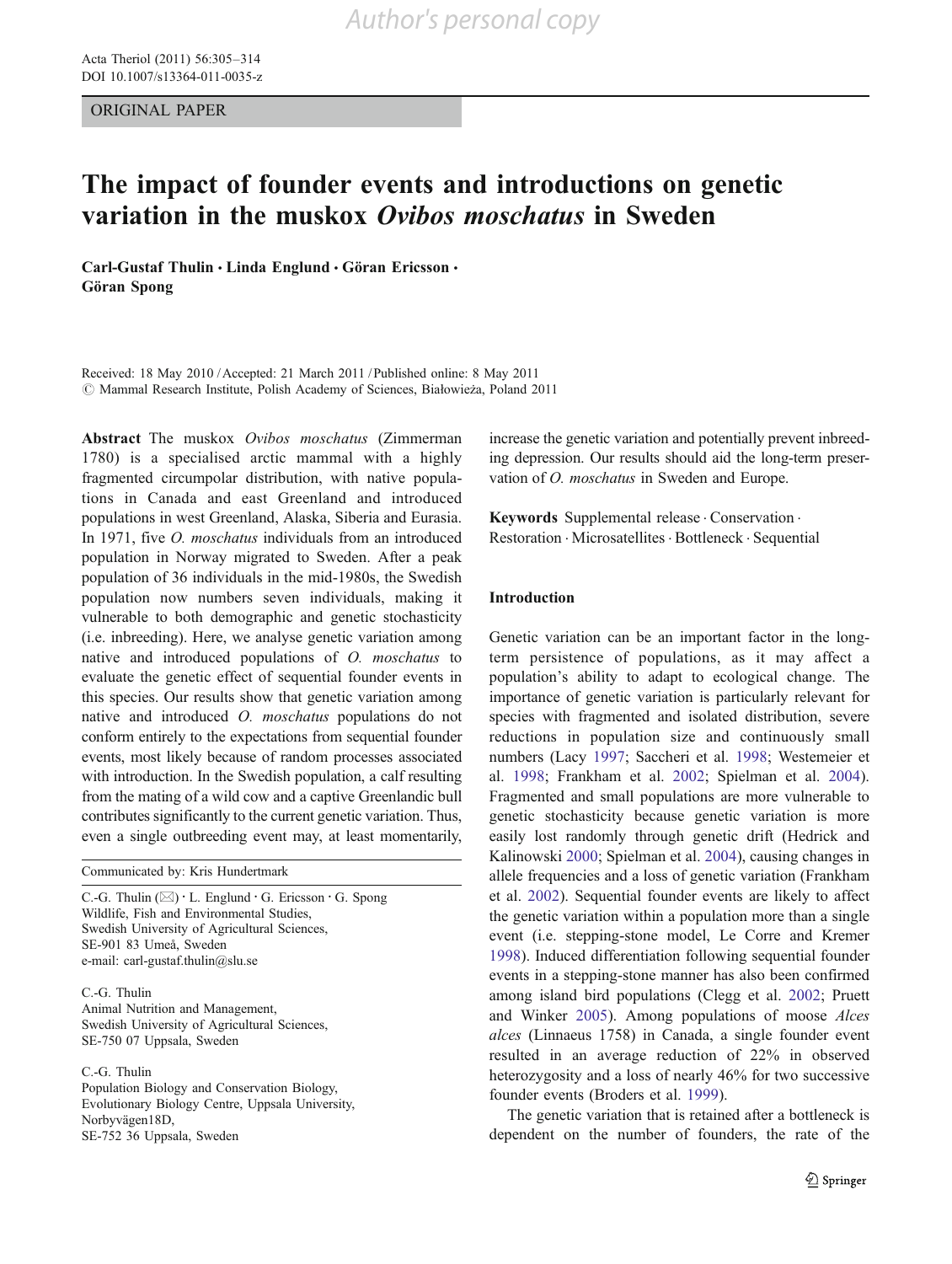subsequent recovery and random processes like drift (Nei et al. [1975](#page-11-0); DeYoung and Honeycutt [2005](#page-10-0)). In small populations, inbreeding may become unavoidable and result in inbreeding depression. Inbreeding depression has been shown in both captive and wild mammalian populations (Laikre and Ryman [1991](#page-10-0); Hedrick [1995;](#page-10-0) Laikre et al. [1996;](#page-10-0) Roldan et al. [1998;](#page-11-0) Slate et al. [2000;](#page-11-0) Cassinello [2005\)](#page-10-0). In 38 of 40 mammalian populations held in captivity, the average mortality was 33% higher in inbred animals than in offspring of unrelated parents (Ralls et al. [1988\)](#page-11-0). Thus, the possibility of inbreeding depression is important to consider for preventing future fitness reduction, particularly among introduced and captive populations (Hedrick and Kalinowski [2000\)](#page-10-0).

The muskox Ovibos moschatus (Zimmerman 1780) is an arctic mammal adapted to extreme environmental conditions. Today, native populations of O. moschatus are found in northern Canada, the Canadian archipelago and along the northeastern coast of Greenland (McDonald and Davis [1989;](#page-11-0) Groves [1997;](#page-10-0) Bennike and Andreasen [2005\)](#page-10-0) (Fig. [1](#page-4-0)). The total number of O. moschatus worldwide (both native and introduced) is estimated at around 150,000 animals (Table [1](#page-5-0)). Although O. moschatus is considered to be of least concern (LC) according to the IUCN Red List (Gunn and Forchhammer [2008\)](#page-10-0), there is still great uncertainty about how the populations will react to long-term climate changes. In general, O. moschatus appear to have low genetic variation compared to other land mammals (Fleischman [1986;](#page-10-0) Groves [1997](#page-10-0); Mikko et al. [1999](#page-11-0)), possibly due to periodically low abundances because of climate fluctuations during the glacial periods in the northern hemisphere (Lent [1998,](#page-10-0) [1999;](#page-10-0) Campos et al. [2010\)](#page-10-0). In addition, a more recent history of intensified hunting may have added to fluctuations in population size (Barr [1991;](#page-10-0) Lent [1999](#page-10-0)).

In the early twentieth century, several introductions of O. moschatus to both formerly inhabited and uninhabited areas were conducted (Spencer and Lensink [1970](#page-11-0); Jingfors and Klein [1982](#page-10-0); Uspenski [1984](#page-11-0); Le Hénaff and Crête [1989](#page-10-0); Lundh [1996;](#page-10-0) Lent [1999\)](#page-10-0). Between 1962 and 1965, a total of 27 individuals were relocated from northeast Greenland to the previously uninhabited southwest side of Greenland, Angujaartorfiup Nunaa (Olesen [1993;](#page-11-0) Pedersen and Aastrup [2000\)](#page-11-0). The population grew rapidly, and in 1999, it stabilised at around 3,000 animals (Pedersen and Aastrup [2000\)](#page-11-0). Furthermore, during the years 1947–1953, 27 calves from east Greenland were released in Dovre, Norway. The final founder population was comprised of ten individuals (Lundh [1996\)](#page-10-0). Compared to introductions in Alaska and Greenland, the Norwegian population size increased slowly, with 200 individuals in 2006 (Rangbru and Andreassen [2006](#page-11-0)).

In 1971, five animals from the Norwegian population migrated into Härjedalen, Sweden (Alendal [1974](#page-10-0)) and established the second O. moschatus population in Europe. The small group dispersed approximately 200 km and settled in an alpine area around Rogen Nature Reserve. The group consisted of one bull, two cows and their two calves (Alendal [1974\)](#page-10-0). The population grew until the mid-1980s and peaked at 36 individuals (Lars Rehnfeldt, personal communication). Thereafter, the population size has steadily declined to seven individuals in 2008 (Fig. [2\)](#page-5-0). The most widely accepted explanation for the decline is that the population suffers from inbreeding depression (Laikre et al. [1997](#page-10-0)). In a recent attempt to increase the genetic variation in the Swedish O. moschatus population, one of the wild cows was allowed to mate with a captive bull, originally from Greenland, which resulted in a wild calf born in 2006.

In this study, we analyse genetic variation among native and introduced populations of O. moschatus to evaluate the impact of natural and anthropogenic factors on genetic diversity. We specifically focus on how subsequent founder events affect genetic variation and the impact of the effort to increase genetic variation among Swedish O. moschatus. The implications of the results for future conservation and management of the Swedish population are discussed specifically, along with the relevance of subsequent introductions in general.

#### Materials and methods

#### Samples

Muscle tissue samples were collected from native O. moschatus populations in the Canadian archipelago (Devon Island, Grise Fjord, Axel Heiberg Island, Eureka and Northern Ellesmere Island) ( $n=22$ ) and east Greenland ( $n=$ 58), as well as from introduced populations on southwest Greenland  $(n=31)$ , Norway  $(n=29)$  and Sweden  $(n=8)$ . In addition, blood, biopsies, faecal pellets and/or hair were collected from captive *O. moschatus* in Scandinavia  $(n=25)$ . Faecal pellets from a total of 27 droppings from the Swedish wild population were collected in 2006 (eight individuals at that point) to facilitate successful genotyping of all individuals. The natural death of one Swedish cow in 2006 provided us with a reference tissue sample, used to verify one unique genotype among the faecal samples.

#### DNA extractions

DNA was extracted from tissue using a standard salt (NaCl) extraction protocol and ethanol precipitation (Miller et al. [1988\)](#page-11-0). To extract DNA from blood samples, we used E.Z.N. A Blood DNA Miniprep Kit (Omega Bio-Tek, USA) for large amounts of blood and the Qiagen DNeasy Blood and Tissue Kit (Qiagen Sciences, USA) for small amounts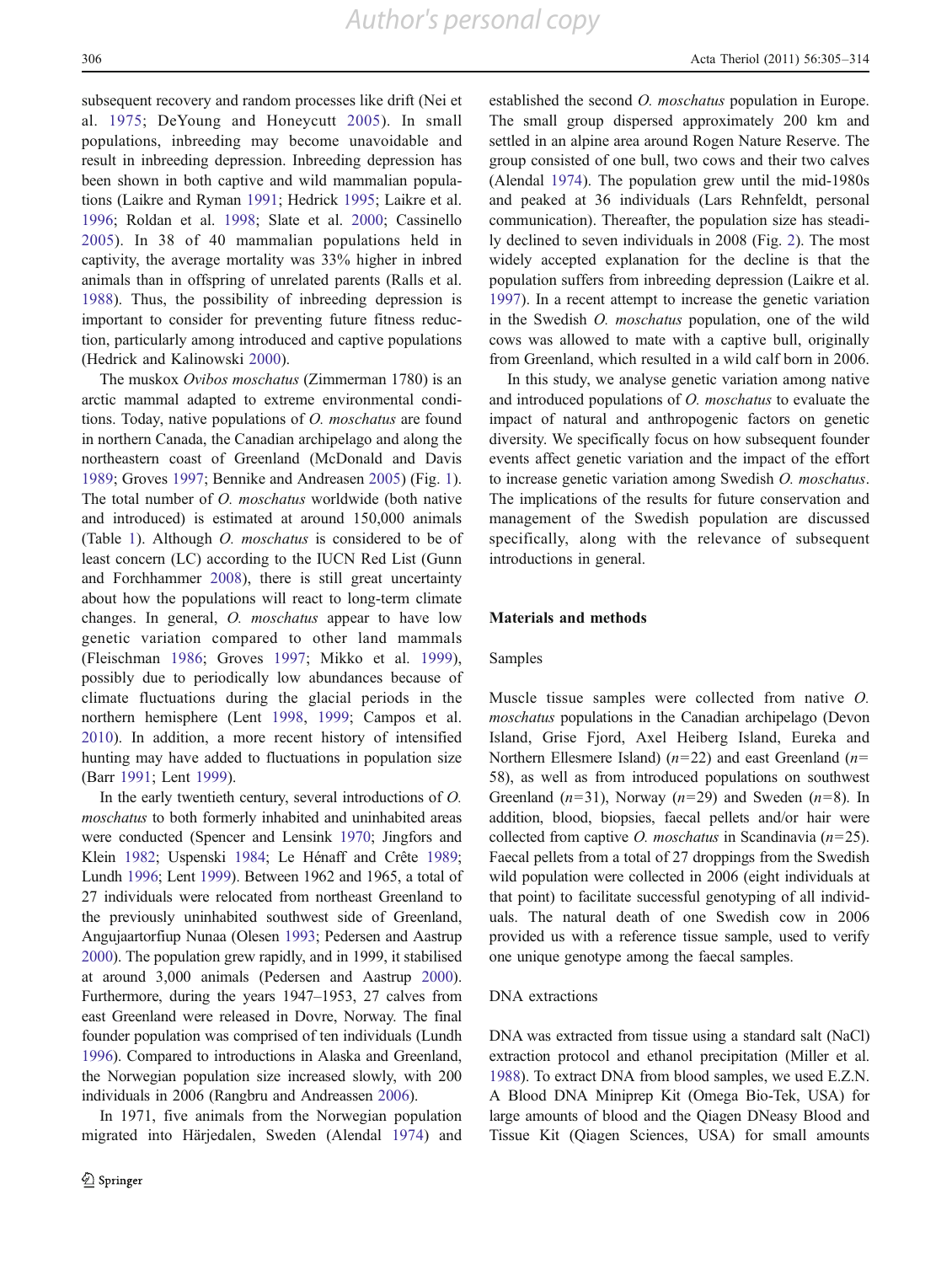C Seward Peninsula/Feather River, D Seward Peninsula/Brevig mission, E Ogotoruk Creek/Cape Thompson, F Barter Island, G Kavik River, H Wrangel Island, I Taimyr Peninsula, J Ungava Peninsula, K Thule area, L Svartenhuk, M Naternaq/Lersletten, N Ivittuut area, and O Tromsö

tus, OM54-23, OM58-06, OM53-38, OM50-08, OM51-19, OM56-30 and OM51-16 (Van Coeverden De Groot and Boag [2004\)](#page-11-0), and MoDIAS1, MoDIAS2 and MoDIAS5 (Holm et al. [1999\)](#page-10-0). The PCR procedure was performed in a 10-μL solution, containing 1 μL 10× buffer (Biopool), 2.5– 3.0 mM  $MgCl<sub>2</sub>$ , 0.0625 mM dNTP each, 0.06 µL polymerase Taq, the interval of 0.2–1.0 μM of each forward and reverse primer and 1–2 μL of template DNA depending on



( $\leq$ 10 μL). For faecal samples, we used the E.Z.N.A Stool DNA Miniprep Kit (Omega Bio-Tek, USA) following the manufacturer's instructions.

#### Genotyping

To assess genetic variation, we used ten different microsatellite loci previously shown polymorphic in O. moscha-

marked with letters, starting with A Nunivak Island, B Nelson Island,

<span id="page-4-0"></span>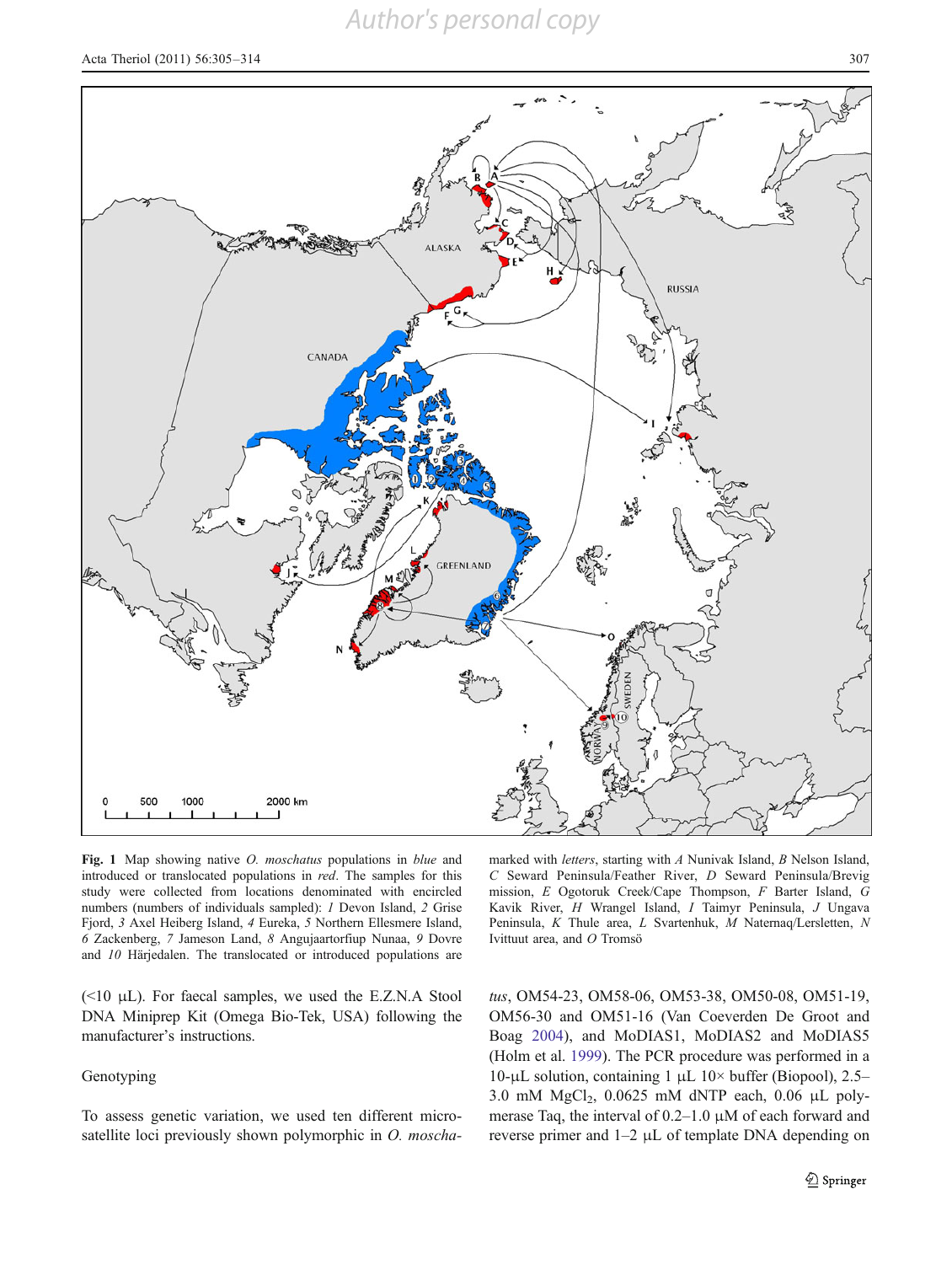<span id="page-5-0"></span>**Table 1** Estimated number  $(N)$ of free-ranging O. moschatus individuals worldwide

| Country<br>Ν<br>References<br>Year<br>Canada<br>P. J. Van Coeverden De Groot (personal communication)<br>~130,000<br>2007<br>Alaska<br>P. Reynolds (personal communication)<br>~1,000<br>2002<br>Greenland<br>P. Aastrup (personal communication)<br>2007<br>~20,000<br>Siberia<br>~1,000<br>Anonymous referee<br>٠<br>Rangbru and Andreassen (2006)<br>Norway<br>$\sim$ 200<br>2006<br>Sweden<br>2010<br>7<br>Total<br>150-160 000 |  |                                                                  |
|-------------------------------------------------------------------------------------------------------------------------------------------------------------------------------------------------------------------------------------------------------------------------------------------------------------------------------------------------------------------------------------------------------------------------------------|--|------------------------------------------------------------------|
|                                                                                                                                                                                                                                                                                                                                                                                                                                     |  |                                                                  |
|                                                                                                                                                                                                                                                                                                                                                                                                                                     |  |                                                                  |
|                                                                                                                                                                                                                                                                                                                                                                                                                                     |  |                                                                  |
|                                                                                                                                                                                                                                                                                                                                                                                                                                     |  |                                                                  |
|                                                                                                                                                                                                                                                                                                                                                                                                                                     |  |                                                                  |
|                                                                                                                                                                                                                                                                                                                                                                                                                                     |  |                                                                  |
|                                                                                                                                                                                                                                                                                                                                                                                                                                     |  | S. Mörtberg (personal communication), also http://www.myskoxe.se |
|                                                                                                                                                                                                                                                                                                                                                                                                                                     |  |                                                                  |

quality and concentration. For the PCR, two different touchdown cycles were used, TD65-55VL and MY68-63. TD65-55VL have an initial denaturation step at 95°C for 3 min, 20 cycles with 20 s denaturation at 95°C, 30 s annealing at 65°C (lowered by 0.5°C/cycle) and 30 s extension at 72°C. This was followed by 25 cycles of 20 s at 95°C, 30 s at 55°C and 72°C at 30 s. The last cycle had a duration of 4 min at 72°C. The MY68-63 program started with an initial denaturation temperature of 94°C for 3 min and was followed by ten cycles with denaturation temperature of 94°C for 30 s, 20 s annealing at 68°C (lowered 0.5° C/cycle) and 10 s extension at 72°C. This was followed by 25 cycles of 30 s at 94°C, 20 s at 63°C and 10 s at 72°C. The last cycle had a temperature of 72°C for 3 min. The amplified products were visualised using an automated DNA sequencer (Beckman Coulter CEQ 800). Multiplex was performed with OM58-06, OM53-38, MoDIAS5 and MoDIAS2 (multiplex I), OM54-23 and MoDIAS2 (multiplex II) and OM51-19 and OM50-08 (multiplex III).

#### Genetic analyses

We used a microsatellite tool kit (Park [2001](#page-11-0)) to calculate expected and observed heterozygosity  $(H_e$  and  $H_o$ ), allele frequency, number of alleles and number of polymorphic

loci, and to create input files for other software. In an effort to correct the estimates of allelic diversity for different sample sizes, we standardised our estimates of number of alleles per loci to the minimum number of five genotypes obtained in the Swedish population using the rarefaction procedure in the software HP-Rare 1.1 (Kalinowski [2005\)](#page-10-0). Genepop on the Web [\(http://genepop.curtin.edu.au/](http://genepop.curtin.edu.au/)), versions 3.1c–3.4 (Raymond and Rousset [1995](#page-11-0)) was used to test for Hardy–Weinberg equilibrium and linkage disequilibrium and to calculate inbreeding coefficients  $(F_{\text{IS}})$ . When calculating  $F_{IS}$ , a weighted ANOVA test was performed (Weir and Cockerham [1984](#page-11-0)). To measure the degree of population differentiation,  $F_{ST}$  (Weir and Cockerham [1984](#page-11-0)) was calculated in Genetix 4.05 (Belkhir et al. [2004\)](#page-10-0). In addition to  $F_{ST}$ , Nei's unbiased genetic distance (Nei's D) was calculated (Nei [1978;](#page-11-0) Takezaki and Nei [1996](#page-11-0)), also in Genetix 4.05 along with standard deviations for  $F_{ST}$  and Nei's *D* using 10,000 permutations. To measure the genetic structuring among *O. moschatus* populations and calculate the probability of origin for each individual included in the study, an assignment test was performed using the software GeneClass2 (Piry et al. [2004\)](#page-11-0). To calculate the probability of origin of individuals, the standard criterion described by Rannala and Mountain [\(1997](#page-11-0)) was used, together with the simulation algorithm for population assignment described by



Fig. 2 The population size of the Swedish O. moschatus populations 1971–2008. Data are missing for 10 years (Lundh [1996](#page-10-0); Lent [1999](#page-10-0)). After the birth of a calf in summer 2010 and the recent disappearance

of one older cow (probably diseased), the current population size is still seven (personal communication, S. Mörtberg, see also [http://](http://www.myskoxe.se) [www.myskoxe.se](http://www.myskoxe.se))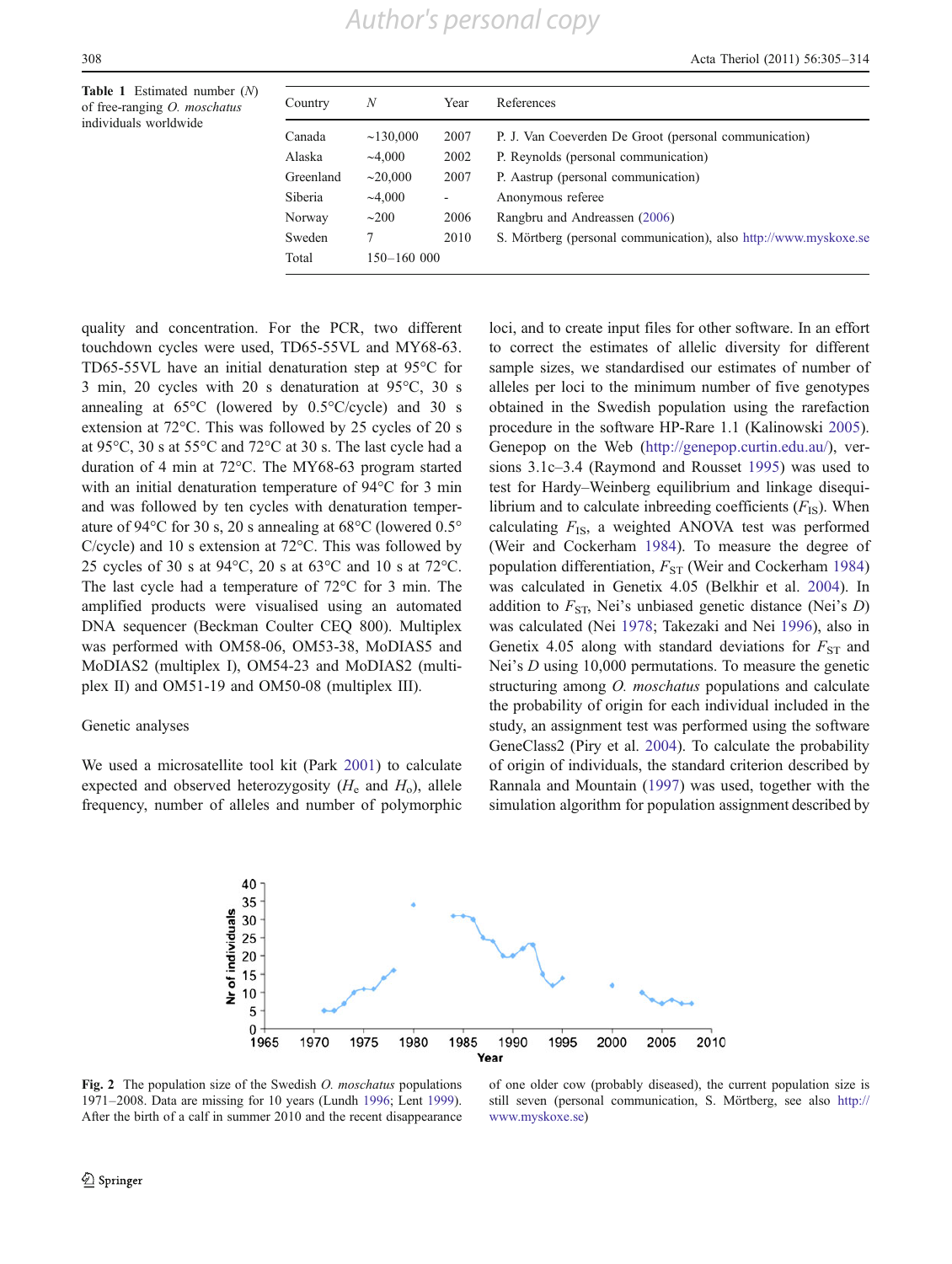<span id="page-6-0"></span>Paetkau et al. ([2004](#page-11-0)) simulating 10,000 genotypes. Probability tests of sampling efficiency and the probability of receiving individuals with identical genotypes (PI) were performed in Microsoft Excel. Finally, a deterministic projection of future genetic variation within the Swedish population was also performed in Microsoft Excel, assuming no immigration and an initial population of one fertile bull and five cows. Subsequent generations assumed an equal sex ratio of three males and three cows. When appropriate, significance levels were corrected according to the Bonferroni procedure (Rice [1989](#page-11-0)).

#### Results

Complete genotypes from all ten microsatellite loci were obtained from 74 individuals, genotypes consisting of nine loci were obtained from 23 individuals and genotypes consisting of at least five loci were obtained from an additional 12 individuals, adding up to 109 individuals used for the population genetic analysis (Table 2). The investigated microsatellite loci produced between one and eight alleles each per locus (Table [3\)](#page-7-0). The loci MoDIAS1 and OM58-06 were monomorphic and excluded from further analyses.

No significant linkage between any of the loci was detected. Most allelic variation was observed in the samples from Canada, then east Greenland followed by west Greenland, Sweden and Norway (Table 2). After Bonferroni corrections for multiple comparisons (Rice [1989](#page-11-0)), one locus (OM56-30) still deviated significantly from Hardy Weinberg equilibrium in the Canadian archipelago east Greenland and the zoo population  $(p<$ 

0.05). In addition, a significant deviation was observed in OM54-23 in the east Greenland population ( $p$ <0.05). The Canadian archipelago had the highest observed heterozygosity, followed by the introduced population in Sweden, west Greenland, east Greenland and Norway (Table 2). The inbreeding coefficient  $(F_{IS})$  was highest in the native population of east Greenland and lowest in west Greenland (Table 2). In comparison with wild muskoxen, there is a relatively high amount of genetic variation within the pooled sample from different zoological parks in Sweden and Denmark.

The pairwise  $F_{ST}$  estimate between populations was highest between west Greenland and Norway ( $F_{ST}=0.70$ ,  $p$ <0.05) and lowest between Norway and the individuals from zoological parks ( $F_{ST}$ =0.07, Table [4](#page-7-0)). The Swedish population is more separated from the Norwegian population ( $F_{ST}$ =0.60,  $p$ <0.05) than from east Greenland  $(F_{ST}=0.23, NS)$ . The estimates of  $F_{ST}$  are congruent with Nei's unbiased genetic distance and the population assignment tests in GeneClass2 (Tables [4](#page-7-0) and [5\)](#page-8-0). The O. moschatus in Norway rarely assign to the population from west Greenland and reverse, while the Norwegian O. moschatus assign to the group of individuals from zoological parks (Table [5](#page-8-0)). Although some individuals assigned to several other populations when the threshold value of  $p$  was set at 0.05, several of the populations were completely excluded as possible sources (Table [5](#page-8-0)). Interestingly, the Swedish O. moschatus did not assign to the Norwegian population, from which they recently emigrated. Mostly, the wild Swedish population assign to the population in east Greenland (Table [5](#page-8-0)).

Of the 27 faecal samples from the wild Swedish population of eight individuals, five unique genotypes were

| Population   | $N_{sampled}$ | $N_{\text{genotyped}}$ | $N_A$ | $N_{PA}$     | $P_{LOCI}$     | $N_{A/LOCI}$ | $A_5$ | $H_F$           | H <sub>O</sub>  | $F_{IS}$ |
|--------------|---------------|------------------------|-------|--------------|----------------|--------------|-------|-----------------|-----------------|----------|
| Canada       | 22            | 19                     | 21    | 8            | 8              | 2.63         | 1.82  | $0.35 \pm 0.08$ | $0.26 \pm 0.04$ | 0.28     |
| E. Greenland | 58            | 14                     | 15    |              | 4              | 1.88         | 1.54  | $0.26 \pm 0.10$ | $0.10 \pm 0.03$ | 0.64     |
| W. Greenland | 31            | 29                     | 14    |              | 5              | 1.75         | 1.30  | $0.13 \pm 0.04$ | $0.13 \pm 0.02$ | 0.02     |
| Norway       | 29            | 20                     | 11    | $\mathbf{0}$ | 3              | 1.38         | 1.21  | $0.10 \pm 0.06$ | $0.10\pm0.02$   | 0.04     |
| Sweden       | 8             | 5.                     | 13    | $\mathbf{0}$ | $\overline{4}$ | 1.63         | 1.35  | $0.14 \pm 0.06$ | $0.15 \pm 0.06$ | $-0.07$  |
| Zool. Parks  | 25            | 22                     | 15    | $\Omega$     | 3              | 1.88         | 1.34  | $0.15 \pm 0.08$ | $0.13 \pm 0.03$ | 0.10     |
| Global       | 173           | 109                    | 26    | 10           | 8              | 3.25         |       | $0.33 \pm 0.10$ | $0.14 \pm 0.01$ |          |

**Table 2** The origin and number of muskoxen sampled for the study ( $N_{sampled}$ ) and those used for genetic analysis ( $N_{genotvoed}$ )

The zoological park (Zool. Parks) samples are collected from the zoological gardens in Copenhagen (Denmark), Järvsö, Kolmården and Lycksele (Sweden). Data include total number of alleles for all ten loci investigated (N<sub>A</sub>) and number of alleles private alleles for each population (N<sub>PA</sub>).  $P_{\text{LOCI}}$  is the number of polymorphic loci, and  $N_{\text{ALOCI}}$  is the mean number of alleles per locus and population.  $A_5$  is the allelic richness standardised to a sample size of five (as in the Swedish population), using the rarefaction procedure in HP-Rare 1.1 (Kalinowski [2005](#page-10-0)). The expected heterozygosity  $(H_E)$  and the observed heterozygosity  $(H_O)$  are provided, including standard deviations, calculated in Microsatellite Tool Kit (Park [2001\)](#page-11-0).  $F_{1S}$  is the inbreeding coefficient, calculated in Genepop on the Web [\(http://genepop.curtin.edu.au/\)](http://genepop.curtin.edu.au/), versions 3.1c-3.4 (Raymond and Rousset [1995](#page-11-0))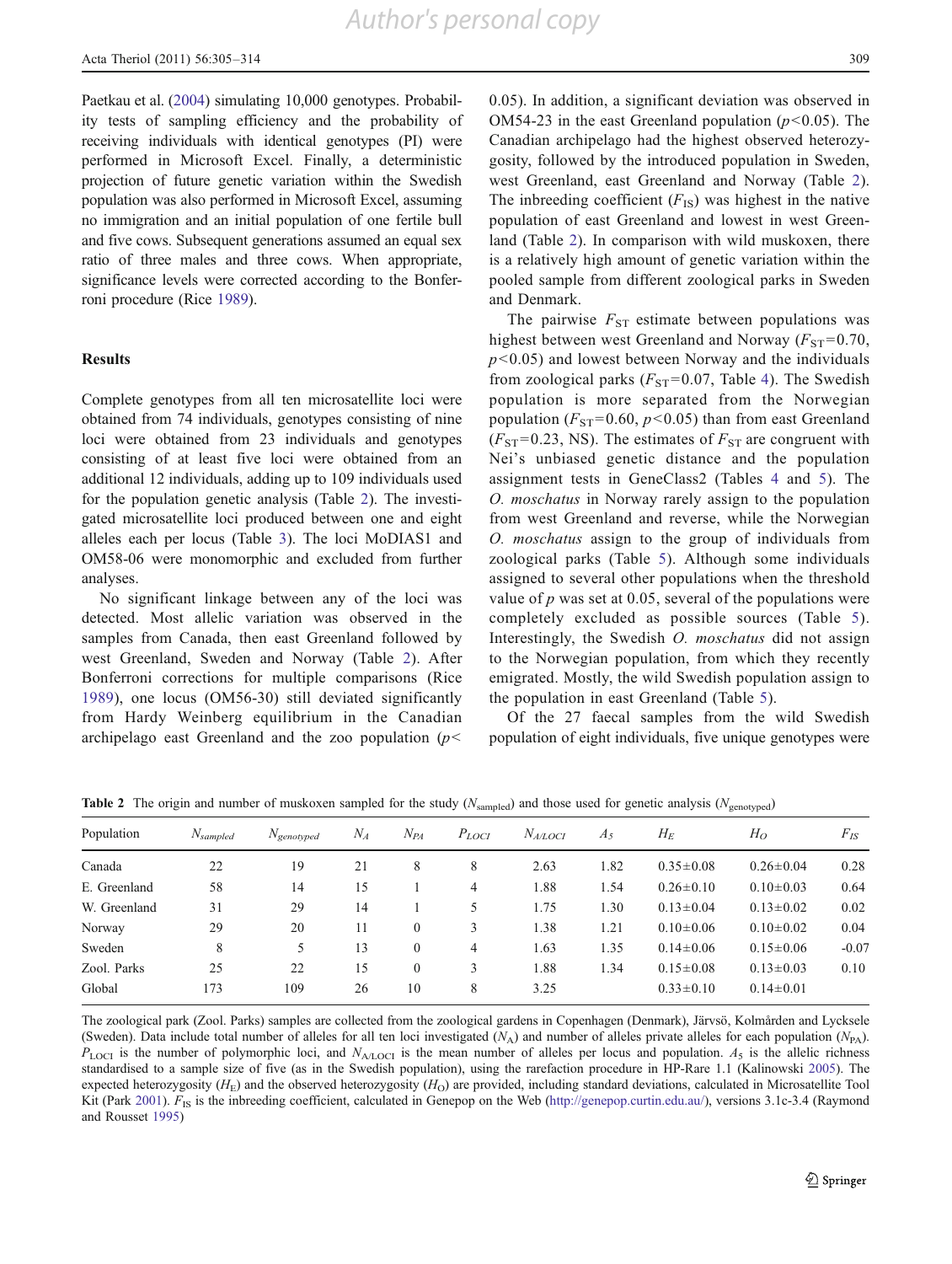*Author's personal copy*

<span id="page-7-0"></span>310 Acta Theriol (2011) 56:305–314

Table 3 Name, accession code, repeat composition and fragment size of the microsatellite loci used in the current study (data from Van Coeverden De Groot and Boag [2004;](#page-11-0) Holm et al. [1999\)](#page-10-0)

The number of alleles  $(N_A)$ found for each locus along with expected heterozygosity  $(H<sub>E</sub>)$ and the observed heterozygosity  $(H<sub>O</sub>)$  for the whole sample combined is also shown. Calculations were done in a microsatellite tool kit (Park [2001\)](#page-11-0)

| Locus               | Accession code | Repeat      | <b>Size</b> | $N_A$          | $H_{\rm E}$ | $H_{\rm O}$ |
|---------------------|----------------|-------------|-------------|----------------|-------------|-------------|
| MoDIAS1             | AF082895       | $(TG)_{13}$ | 121         | 1              |             |             |
| MoDIAS <sub>2</sub> | AF082896       | $(TG)_{21}$ | $204 - 208$ | 3              | 0.085       | 0.068       |
| MoDIAS5             | AF082899       | $(CA)_{16}$ | $176 - 178$ | $\overline{c}$ | 0.010       | 0.010       |
| OM54-23             | AY428656       | $(CA)_{20}$ | $104 - 108$ | 3              | 0.479       | 0.175       |
| OM58-06             | AY428664       | $(CA)_{19}$ | 155         | 1              |             |             |
| OM53-38             | AY428655       | $(CA)_{21}$ | $159 - 161$ | $\overline{2}$ | 0.502       | 0.255       |
| OM56-30             | AY428662       | $(CA)_{27}$ | $221 - 247$ | 8              | 0.701       | 0.168       |
| OM50-08             | AY435177       | $(CA)_{18}$ | $158 - 160$ | $\overline{2}$ | 0.010       | 0.010       |
| OM51-19             | AY428650       | $(CA)_{22}$ | $211 - 215$ | 3              | 0.572       | 0.402       |
| OM51-16             | AY428649       | $(CA)_{18}$ | $263 - 269$ | 3              | 0.241       | 0.055       |
|                     |                |             |             |                |             |             |

found. The probability test showed that there was an 80% possibility that all individuals within these 27 samples had been sampled. After calculating probability of identity  $(P_{ID})$ for the five genotypes discovered, there was a 94% possibility that there were two or more identical genotypes within the samples (Fig. [3\)](#page-8-0). This indicates that all eight individuals from the wild Swedish population (as of 2006) likely were represented in the samples and that there were two or more individuals with identical genotypes.

The allele 106 from locus OM54-23 occurs in the Swedish population, but has not been observed in the ancestral Norwegian population. This allele is however abundant among O. moschatus from Greenland (frequency of 0.25 in east Greenland and 0.84 in west Greenland). Thus, this allele likely originates from the half-Greenlandic calf in the Swedish population. Finally, the deterministic projection of future genetic variation within the Swedish population, assuming no immigration, an initial population of one fertile bull and five cows and thereafter an equal sex ratio, show that after four generations the whole population will be monomorphic for all of the investigated microsatellite loci (Fig. [4](#page-8-0)).

#### Discussion

The low genetic variation detected in previous studies of O. moschatus (Fleischman [1986](#page-10-0); Groves [1997](#page-10-0); Mikko et al. [1999](#page-11-0); MacPhee et al. [2005](#page-11-0); Campos et al. [2010\)](#page-10-0) is confirmed here. The highest heterozygosity  $(H<sub>o</sub>=0.26)$ and the largest genetic variation were observed in native O. moschatus from the Canadian archipelago (Table [2\)](#page-6-0). High-latitude species commonly experience both long- and short-term fluctuations in numbers (Forchhammer and Boertmann [1993\)](#page-10-0), which often results in a small longterm effective population size (Holm et al. [1999\)](#page-10-0). Paleontological data also provide support for a dramatic population decline among Ovibos throughout the Pleistocene, and the low genetic variation seems to have persisted for a long time (MacPhee et al. [2005](#page-11-0); Campos et al. [2010](#page-10-0)). Still, O. moschatus is one of the few representatives of the Pleistocene mammalian megafauna that have survived into recent times (MacPhee et al. [2005](#page-11-0)), probably a result of a combination of long generation time, purging and favourable random processes along with the fact that this species inhabit areas less frequented by human hunters.

| Country          | C       | EG      | WG                       | N                        | S                        | ZP                       |
|------------------|---------|---------|--------------------------|--------------------------|--------------------------|--------------------------|
| Canada           | –       | $0.30*$ | $0.28*$                  | $0.49*$                  | $0.37*$                  | $0.42*$                  |
| East Greenland   | $0.36*$ | —       | $0.15*$                  | 0.03                     | 0.11                     | 0.03                     |
| West Greenland   | $0.47*$ | 0.40    | $\overline{\phantom{0}}$ | $0.37*$                  | $0.18*$                  | $0.37*$                  |
| Norway           | $0.58*$ | 0.15    | $0.70*$                  | $\overline{\phantom{0}}$ | $0.21*$                  | 0.01                     |
| Sweden           | $0.42*$ | 0.23    | 0.52                     | $0.60*$                  | $\overline{\phantom{m}}$ | $0.19*$                  |
| Zoological Parks | $0.52*$ | 0.11    | $0.66*$                  | 0.07                     | $0.50*$                  | $\overline{\phantom{0}}$ |
|                  |         |         |                          |                          |                          |                          |

Table 4 Pairwise estimates of  $F_{ST}$  (Weir and Cockerham [1984](#page-11-0)) in lower matrix and Nei's unbiased genetic distance (Nei [1978](#page-11-0)) in the upper matrix (sample localities abbreviated), using eight polymorphic microsatellite loci

 $\frac{*p}{0.05}$ , estimates significant at this level based on 10,000 permutations performed in Genetix 4.05 (Belkhir et al. [2004\)](#page-10-0) and after Bonferroni corrections (Rice [1989\)](#page-11-0)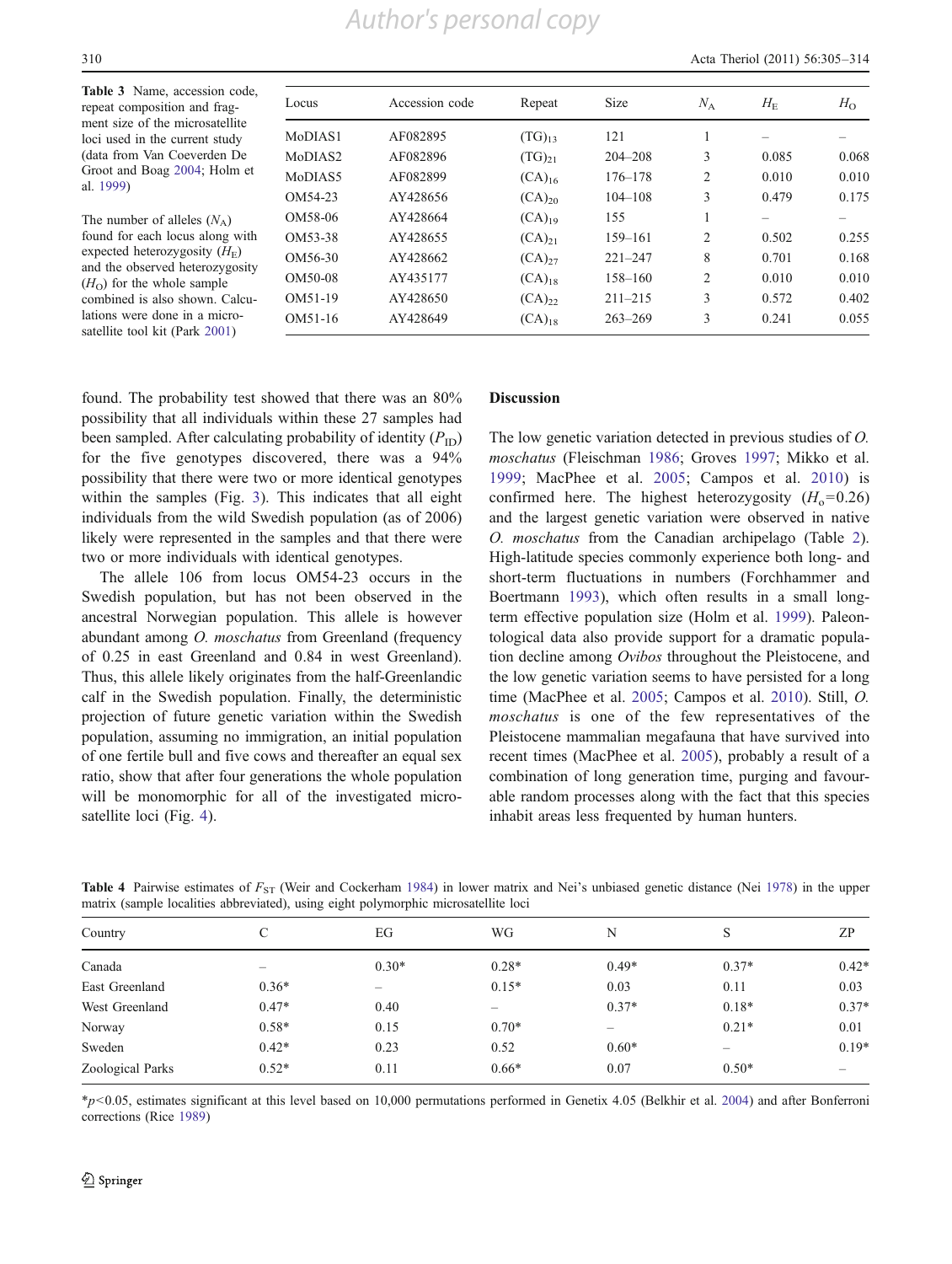<span id="page-8-0"></span>Table 5 Population assignment test performed in GENECLASS2 (Piry et al. [2004\)](#page-11-0), using the standard criterion of Rannala and Mountain [\(1997](#page-11-0)), the simulation algorithm of Paetkau et al. ([2004](#page-11-0)) and 10,000 simulated individuals

| Country $(N)$         |    | GЕ | GW             | N        | S              | 7P | Total |
|-----------------------|----|----|----------------|----------|----------------|----|-------|
| Canada (19)           | 19 | 9  | 3              | 0        | $\theta$       | 4  | 35    |
| East Greenland (14)   | 9  | 14 | 7              | 9        | $\overline{4}$ | 14 | 57    |
| West Greenland (29)   | 25 | 29 | 29             | $\theta$ | 1              | 26 | 110   |
| Norway $(20)$         | 5  | 20 | $\mathfrak{D}$ | 20       | 4              | 20 | 71    |
| Sweden $(5)$          | 1  | 5  | 4              | $\Omega$ | 5              | 5  | 20    |
| Zoological Parks (22) | 11 | 22 | 6              | 15       | 4              | 22 | 80    |

A threshold  $p$  value of 0.05 was applied for assignments. Thus, some individuals may be assigned to more than one population and some not at all. The total number of assignments (right column) may thus exceed the actual sample genotyped  $(N, \text{ in parentheses})$ . Source population in left column, and populations assigned to abbreviated in horizontal line

The highest number of alleles per population and the largest mean number of alleles per locus and population are also found in the Canadian archipelago, followed by east Greenland, west Greenland and Norway. Thus, the pattern of allelic variation within the populations almost follows the expectations for sequential founder events (e.g. Le Corre and Kremer [1998\)](#page-10-0), also confirmed among for example island populations of birds (Clegg et al. [2002](#page-10-0); Pruett and Winker [2005\)](#page-11-0) and translocated A. alces (Broders et al. [1999](#page-10-0)). The observed heterozygosity does, however, give a slightly different impression: In the introduced O. moschatus population in west Greenland, we observed higher heterozygosity  $(H<sub>o</sub>=0.13)$  than the native population in east Greenland ( $H<sub>o</sub>=0.10$ ). The reason may relate to the assumption of Nei et al. [\(1975](#page-11-0)) that the amount of reduction





Fig. 4 Deterministic projection of future genetic variation within the Swedish *O. moschatus* population, starting with the current observed hetereozygosity of 0.15, assuming no immigration, an initial population of one fertile bull and five cows and thereafter an equal sex ratio of three bulls and three cows

of heterozygosity due to a bottleneck depends on both the size of the bottleneck and the rate of increase after the bottleneck, while loss of alleles mostly depends on the size of the bottleneck. Inevitably, when the population is very small, the gene frequency will change through random genetic drift (Nei et al. [1975\)](#page-11-0). The O. moschatus population of east Greenland, although native, suffer from large numerical fluctuations because of high mortality caused by severe winters (Vibe [1967](#page-11-0)). The introduced population on west Greenland, however, has expanded rapidly after introduction, with a subsequent preservation of genetic diversity as a potential consequence. Thus, we believe that a temporary loss of alleles but retention of heterozygosity may explain the relatively high heterozygosity observed in the west Greenland muskox population.

The Swedish population also deviates from the sequential pattern because it contains more allelic variation and higher observed heterozygosity than the ancestral Norwegian population. When the allelic richness is standardised

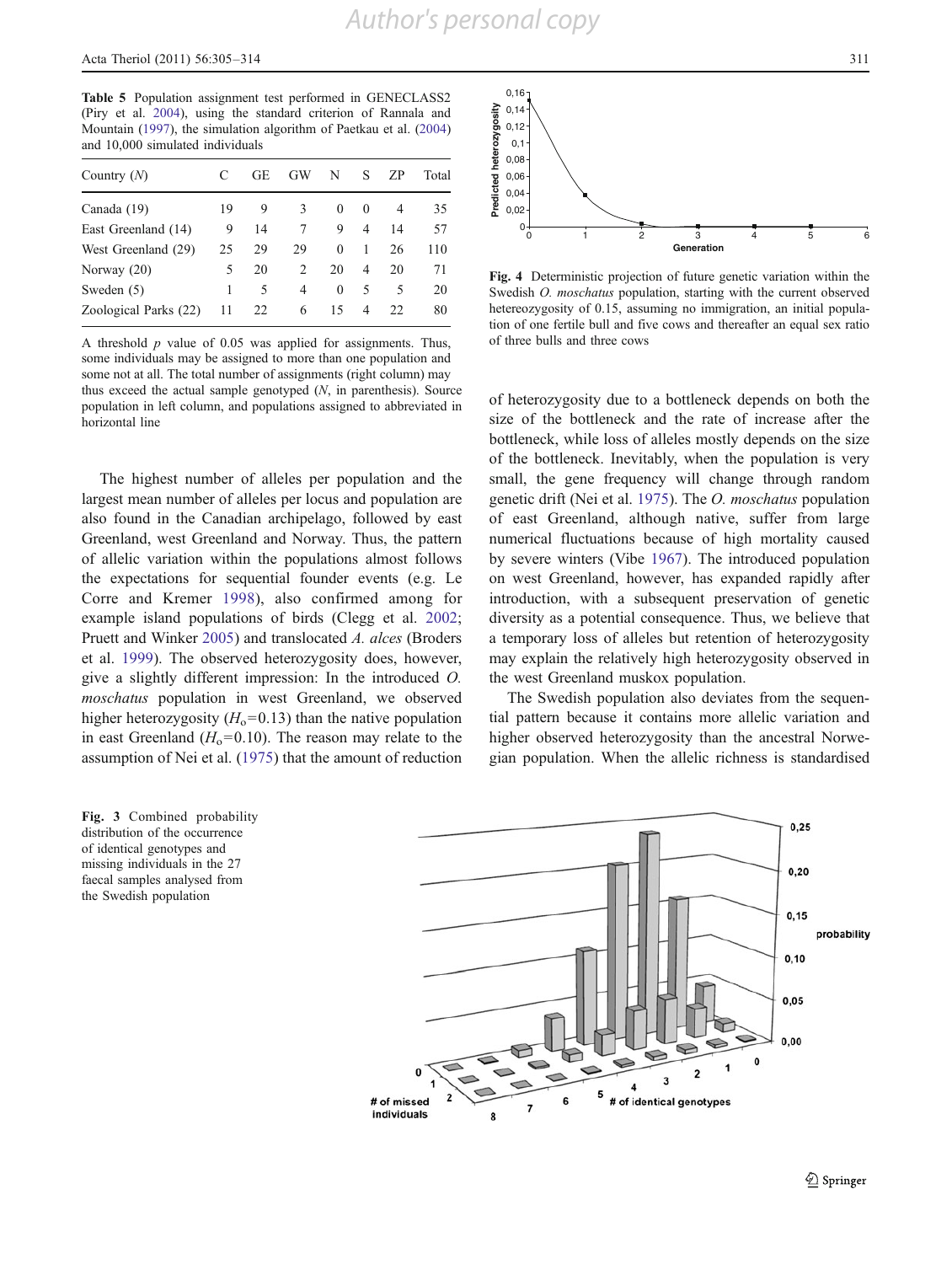for a sample size of five (as in the Swedish sample), the estimates from the Swedish sample even exceed that of the sample from introduced population of west Greenland as well as the admixed sample from zoological parks (Table [2](#page-6-0)). In addition, the estimates of genetic differentiation  $(F_{ST}$  and Nei's D) in the Swedish population reveal it to be more similar to the east Greenland populations than the ancestral population in Norway  $(p<0.05)$ . Thus, random processes during founder events may induce differentiation between populations, as seen for example among introduced populations of Herpestes auropunctatus (Thulin et al. [2006\)](#page-11-0), A. alces (Broders et al. [1999](#page-10-0); Hundertmark [2009\)](#page-10-0) and Cervus elaphus (Hundertmark and Van Daele [2010](#page-10-0)).

The most important explanation for the Swedish population being more similar to the East Greenland population than the Norwegian is, however, the offspring sired by the Greenland bull. For example, allele 106 from locus OM54-23 is most likely unique for the calf that was sired by a captive bull with Greenlandic origin. That this allele has not been observed in the ancestral Norwegian population, but is abundant among O. moschatus from Greenland (frequency of 0.25 in east Greenland and 0.84 in the west), provides support for this conclusion. Thus, the half Greenlandic calf makes a significant difference with respect to the genetic variation, and our results clearly show the important contribution of even a single sire in a small population. Since inbreeding at the individual level is completely removed by a single outbreeding event, effects on population health by single individuals can be dramatic. It could, at least momentarily, increase the genetic variation considerably and potentially prevent inbreeding depression. Inbred animals might be less resistant to parasites (Coltman et al. [1999](#page-10-0)), experience decreased lifetime breeding success (Slate et al. [2000\)](#page-11-0) or have lower birth weight and juvenile survival (Coltman et al. [1998\)](#page-10-0). Even if there is no evident inbreeding or inbreeding depression, the possibility is important to consider in preventing future fitness reduction (Hedrick and Kalinowski [2000](#page-10-0)).

#### Conservation implications

The simulations of future heterozygosity within the Swedish population show that the population would be genetically monomorphic within approximately 15 years (Fig. [4](#page-8-0)). Since the now adult calf has proven to be a bull, and sired a recent offspring in the herd (first documented July 9, 2010, personal communication S. Mörtberg, see also [http://www.](http://www.myskoxe.se) [myskoxe.se\)](http://www.myskoxe.se), there is still some hope for the striving population. There is nevertheless a large risk for a more rapid decline of heterozygosity than indicated in our simulation if genetic variation is lost because of sterility due to old age among the five cows in the current population. Gradual exposure to deleterious recessive alleles due to increased homozygosity is an additional threat (Coltman et al. [1998](#page-10-0)). To reverse this negative trend, new introductions are necessary. The suggestion of Mills and Allendorf ([1996\)](#page-11-0) that one to ten migrants per generation into a population are sufficient to reduce the loss of genetic variation may be a suitable threshold [although Vucetich and Waite ([2000\)](#page-11-0) show that even more migrants are needed in small populations]. In addition, a relocation of the population to more suitable habitats is desirable (Nyqvist [2004\)](#page-11-0). According to a local management plan outlined in 2002, the long-term goal is to maintain a population of 30 O. moschatus individuals in Härjedalen (Ericson [2002\)](#page-10-0). We believe that this is a definite minimum to preserve O. moschatus in Sweden and suggest that two or more additional, viable family groups should be established with geographical connectivity to the current Swedish population.

To increase the genetic variation within the Swedish O. moschatus population, individuals used for supplemental introductions should preferably be drawn from more genetically diverse populations. With respect to these general recommendations and the estimates of genetic variation presented in this study, the populations in the Canadian archipelago and east Greenland population seem to be the most suitable sources. Although we only achieved samples from the Canadian archipelago (a minor proportion of the Canadian distribution, Fig. [1](#page-4-0)), the estimates of genetic differentiation and the population assignments show that the Canadian population is the most divergent, which may urge for some caution because there might be a risk that local adaptations or diseases might create a negative impact on the receiving population (Andersson et al. [2007](#page-10-0)). Thus, we believe that the population in east Greenland is the better choice for restocking. The Norwegian population should definitely be avoided because of a recent increase in mortality due to outbreaks of a bacterial skin disease (ecthyma) in the herd (Vikøren et al. [2008](#page-11-0)).

An alternative strategy is to continue using captive O. moschatus individuals for supplemental releases or reproduction as with the recent half-Greenlandic calf. The captive population in Scandinavia has the second highest allelic variation observed in this study (Table [2](#page-6-0)). Thus, genetic variation seems to be conserved within the captive population, most likely a consequence of the multiple origins of the captive individuals combined with careful breeding strategies that aim to preserve genetic variation (Mallinson [1995](#page-10-0)). This emphasises the importance of captive breeding of endangered species with fragmented and/or limited distribution and limited gene flow.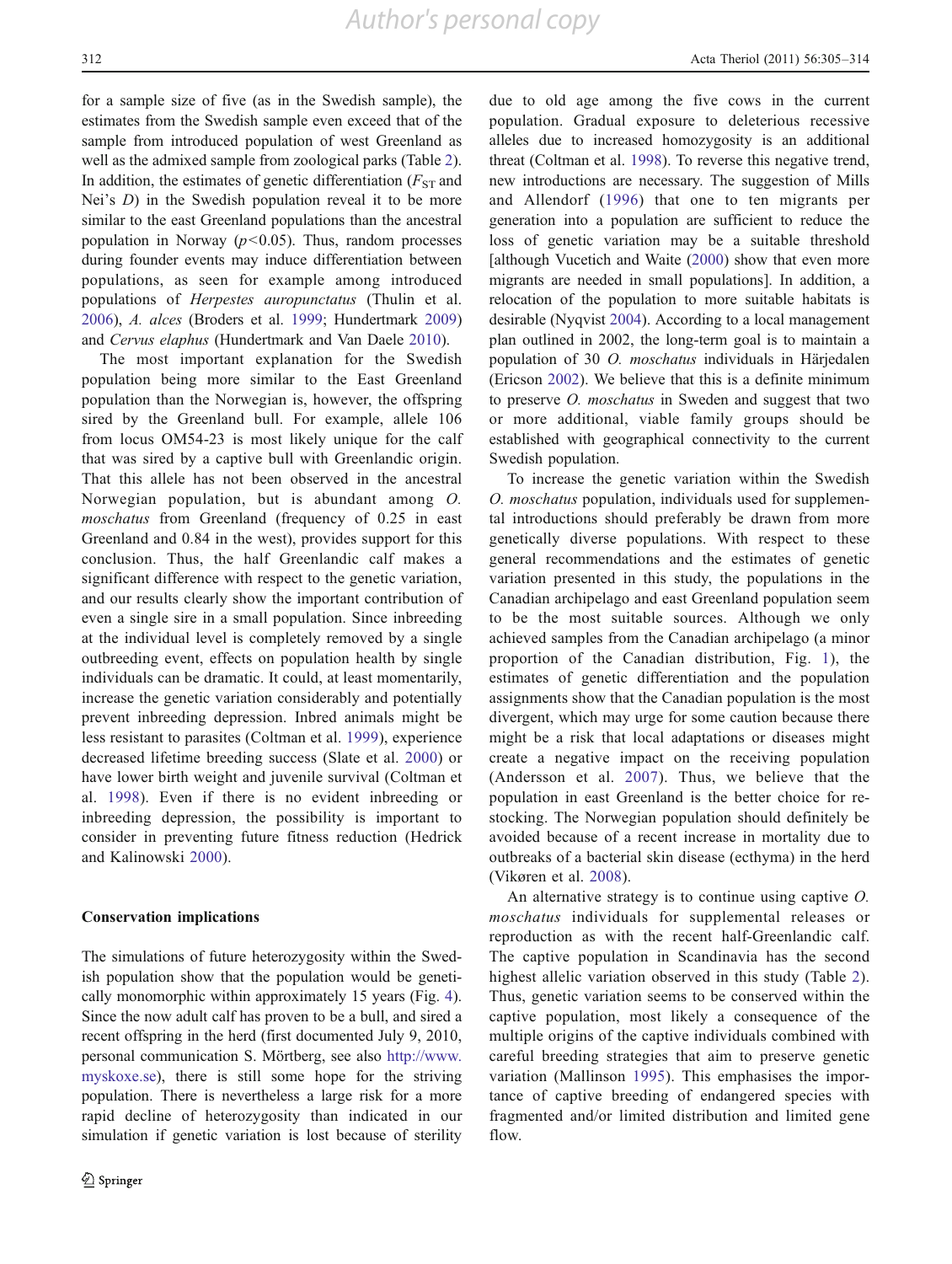<span id="page-10-0"></span>Acknowledgements We thank Kris Hundertmark and two anonymous referees for suggestions that improved the manuscript. We are also grateful to Helena Königsson for technical support in the lab and the following persons for samples: Daniel Ottosson, Lars Rehnfeldt, Stefan Mörtberg, Ronny Stålfjäll, Olle Larsson, Bengt Röken, Anna Martinsson, Mats Höggren, Staffan Åkeby, Bengt Holst, Carsten Grøndahl, Helle Flaga, Hans-Ove Larsson, Peter Mortensen, Torsten Mörner, Jessica Åsbrink, Göran Frisk, Arne Söderberg, Peter J. Van Coeverden De Groot, Patricia Reynolds, Mads Forchhammer, Niels Martin Schmidt, Peter Aastrup, Katrine Raundrup, Gunnar Mylius Pedersen, Jon Arnemo, Bjørn Rangbru, Bjørnar Ytrehus, Johan Schulze, Marthe Opland and Nina Brekke Tvedt. We thank the Faculty of Forest Sciences, Swedish Agricultural University in Umeå, the County Administration Board of Jämtland and the Muskox project in Härjedalen for financial support. CGT acknowledge the Swedish Association of Hunting and Wildlife Management for research grant (Project Number: 5880/2007).

Ethical standards Sample collections comply with the current law in Sweden.

Conflict of interest The authors declare that they have no conflict of interest.

#### References

- Alendal E (1974) The history of muskoxen in Sweden. Fauna Flora 2:41–46 [In Swedish]
- Andersson A-C, Andersson S, Lönn M (2007) Genetic variation in wild plants and animals in Sweden. Naturvårdsverket, Rapport 5712:1–179 (in Swedish)
- Barr W (1991) Back from the brink: the road to muskox conservation in the Northwest Territories. Arctic Institute of North America, Komatik series 3, University of Calgary, pp 1–127
- Belkhir K, Borsa P, Chikhi L, Raufaste N, Bonhomme F (2004) GENETIX 4.05, logiciel sous Windows TM pour la génétique des populations. Laboratoire Génome, Populations, Interactions, CNRS UMR 5171, Université de Montpellier II, Montpellier, France
- Bennike O, Andreasen C (2005) New dates of musk-ox (Ovibos moschatus) remains from northwest Greenland. Polar Rec  $41.125 - 129$
- Broders HG, Mahoney SP, Montevecchi WA, Davidson WS (1999) Population genetic structure and the effect of founder events on the genetic variability of moose, Alces alces, in Canada. Mol Ecol 8:1309–1315
- Campos PF, Willerslev E, Sherb A, Orlando L, Axelsson E, Tikhonov A, Aaris-Sørensen K, Greenwood AD, Kahlke R-D, Kosintsev P, Krakhmalnaya T, Kuznetsova T, Lemey P, MacPhee R, Norris CA, Shepherd K, Suchard MA, Zazula GD, Shapiro B, Gilbert MTP (2010) Ancient DNA analyses exclude humans as the driving force behind late Pleistocene musk ox (Ovibos moschatus) population dynamics. P Natl Acad Sci USA 107:5675–5680
- Cassinello J (2005) Inbreeding depression on reproductiove performance and survival in captive gazelles of great conservation value. Biol Cons 122:453–464
- Clegg SM, Degnan SM, Kikkawa J, Moritz C, Estoup A, Owens IPF (2002) Genetic consequences of sequential founder events by an island-colonizing bird. P Natl Acad Sci USA 99:8127–8132
- Coltman DW, Bowen WD, Wright JM (1998) Birth weight and neonatal survival of harbour seal pups are positively correlated with genetic variation measured by microsatellites. P Roy Soc Lond B BIO 265:803–809
- Coltman DW, Pilkington JG, Smith JA, Pemberton JM (1999) Parasite-mediated selection against inbred Soay sheep in a freeliving, island population. Evolution 53:1259–1267
- DeYoung RW, Honeycutt RL (2005) The molecular toolbox: genetic techniques in wildlife ecology and management. J Wildl Manage 69:1362–1384
- Ericson M (2002) [Muskoxen. A local management plan to improve the possibility for muskoxens to survive in the Swedish mountain range]. Projekt Myskoxe, Framtidsfjäll 2000 (in Swedish)
- Fleischman CL (1986) Genetic variation in muskoxen (Ovibos moschatus). M.Sc. thesis, University of Alaska, Fairbanks, AK, USA
- Forchhammer M, Boertmann D (1993) The muskoxen Ovibos moschatus in north and northeast Greenland: population trends and the influence of abiotic parameters on population dynamics. Ecography 16:299–308
- Frankham R, Ballou JD, Briscoe DA (2002) Introduction to conservation genetics. Cambridge University Press, Cambridge
- Groves P (1997) Intraspecific variation in mitochondrial DNA of muskoxen, based on control-region sequences. Can J Zoolog 75:568–575
- Gunn A, Forchhammer M (2008) Ovibos moschatus. The IUCN red list of threatened species. Available at [http://www.iucnredlist.org/](http://www.iucnredlist.org/apps/redlist/details/29684/0) [apps/redlist/details/29684/0.](http://www.iucnredlist.org/apps/redlist/details/29684/0) Accessed 6 October 2008
- Hedrick PW (1995) Gene flow and genetic restoration: the Florida panther as a case study. Conserv Biol 9:996–1007
- Hedrick PW, Kalinowski ST (2000) Inbreeeding depression in conservation biology. Annu Rev Ecol Syst 31:139–162
- Holm LE, Forchhammer MC, Boomsma JJ (1999) Low genetic variation in muskoxen (Ovibos moschatus) from western Greenland using microsatellites. Mol Ecol 8:675–679
- Hundertmark KJ (2009) Reduced genetic diversity in two introduced and isolated moose populations in Alaska. Alces 45:137–142
- Hundertmark KJ, Van Daele LJ (2010) Founder effect and bottleneck signatures in an introduced, insular population of elk. Conserv Genet 11:139–147
- Jingfors KT, Klein DR (1982) Productivity in recently established muskox populations in Alaska. J Wildl Manage 46:1092–1096
- Kalinowski ST (2005) HP-RARE 1.0: a computer program for performing rarefaction on measures of allelic richness. Mol Ecol Notes 5:187–189
- Lacy RC (1997) Importance of genetic variation to the viability of mammalian populations. J Mammal 78:320–335
- Laikre L, Ryman N (1991) Inbreeding depression in a captive wolf (Canis lupus) population. Conserv Biol 5:33–40
- Laikre L, Andrén R, Larsson H, Ryman N (1996) Inbreeding depression in brown bear Ursus arctos. Biol Conserv 76:69–72
- Laikre L, Ryman N, Lundh NG (1997) Estimated inbreeding in a small, wild muskox *Ovibos moschatus* population and its possible effects on population reproduction. Biol Conserv 79:197–204
- Le Corre V, Kremer A (1998) Cumulative effects of founding events during colonisation on genetic diversity and differentiation in an island and stepping-stone model. J Evol Biol 11:495–512
- Le Hénaff D, Crête M (1989) Introduction of muskoxen in northern Quebec: the demographic explosion of a colonizing herbivore. Can J Zoolog 67:1102–1105
- Lent PC (1998) Alaska's indigenous muskoxen: a history. Rangifer 18:133–144
- Lent PC (1999) Muskoxen and their hunters: a history. Animal Natural History 5, University of Oklahoma Press, Norman, OK, USA
- Lundh NG (1996) The muskoxen in Sweden. Naturvårdsverket Förlag, Rapport 4545:1–142 [In Swedish]
- Mallinson JCC (1995) Conservation breeding programmes: an important ingredient for species survival. Biodivers Conserv 4:617–635